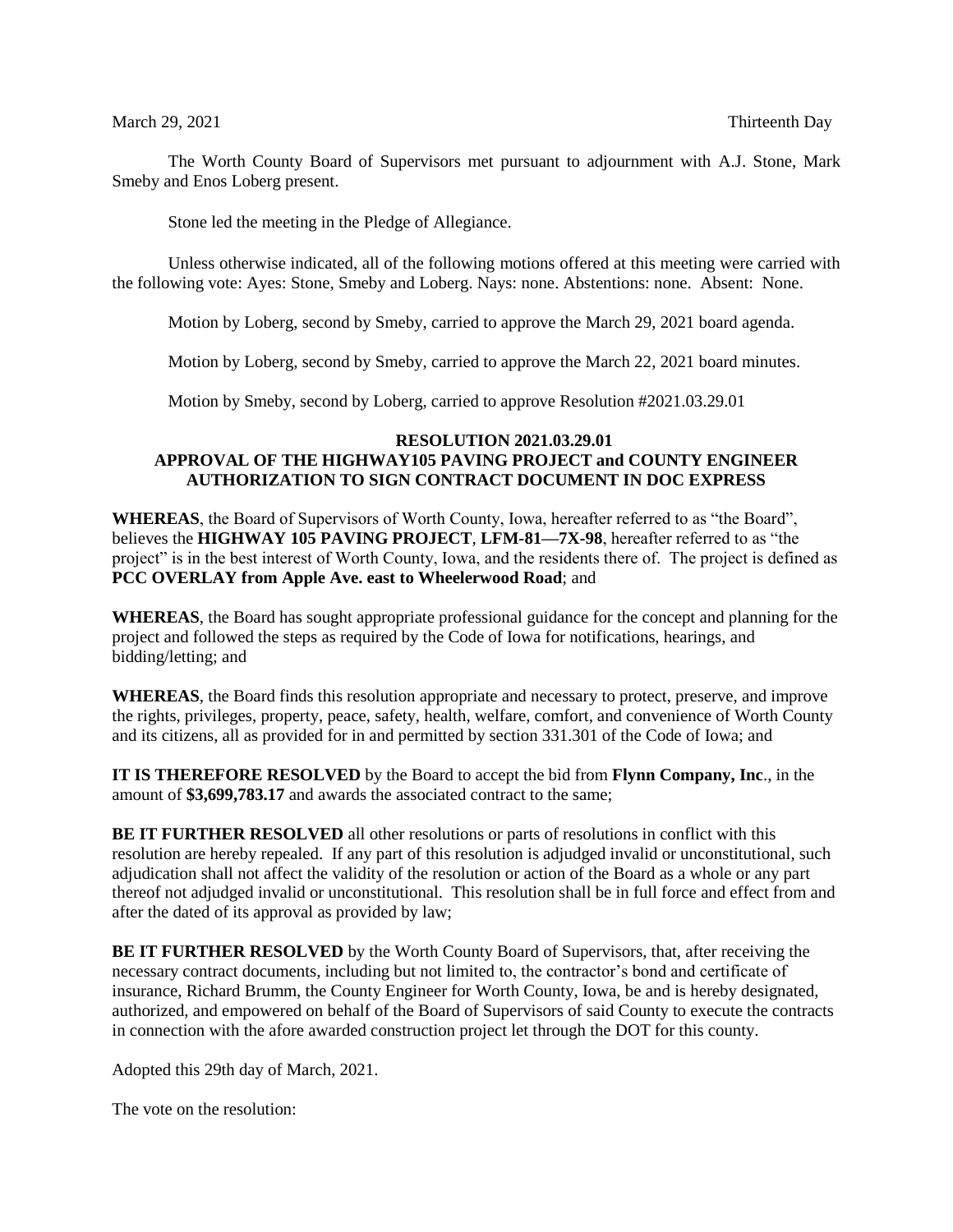Aye: Stone, Smeby, Loberg Nay: N/A Abstain: N/A AARON STONE Chair, Board of Supervisors

Attest: JACKI A. BACKHAUS County Auditor

Motion by Smeby, second by Loberg, carried to approve Resolution #2021.03.29.02

### **RESOLUTION 2021.03.29.02 APPROVAL OF THE 390th ST. BRIDGE PROJECT and COUNTY ENGINEER AUTHORIZATION TO SIGN CONTRACT DOCUMENT IN DOC EXPRESS**

**WHEREAS**, the Board of Supervisors of Worth County, Iowa, hereafter referred to as "the Board", believes the **390th STREET BRIDGE PROJECT**, **BROSCHBP-C098(79)—GA-98**, hereafter referred to as "the project" is in the best interest of Worth County, Iowa, and the residents there of. The project is defined as **BRIDGE REPLACEMENT – PPCB**; and

**WHEREAS**, the Board has sought appropriate professional guidance for the concept and planning for the project and followed the steps as required by the Code of Iowa for notifications, hearings, and bidding/letting; and

**WHEREAS**, the Board finds this resolution appropriate and necessary to protect, preserve, and improve the rights, privileges, property, peace, safety, health, welfare, comfort, and convenience of Worth County and its citizens, all as provided for in and permitted by section 331.301 of the Code of Iowa; and

**IT IS THEREFORE RESOLVED** by the Board to accept the bid from **DIXON CONSTRUCION CO.**, in the amount of **\$1,211097.50, (\$535,241.10 WORTH COUNTY SHARE)** and awards the associated contract to the same;

**BE IT FURTHER RESOLVED** all other resolutions or parts of resolutions in conflict with this resolution are hereby repealed. If any part of this resolution is adjudged invalid or unconstitutional, such adjudication shall not affect the validity of the resolution or action of the Board as a whole or any part thereof not adjudged invalid or unconstitutional. This resolution shall be in full force and effect from and after the dated of its approval as provided by law;

**BE IT FURTHER RESOLVED** by the Worth County Board of Supervisors, that, after receiving the necessary contract documents, including but not limited to, the contractor's bond and certificate of insurance, Richard Brumm, the County Engineer for Worth County, Iowa, be and is hereby designated, authorized, and empowered on behalf of the Board of Supervisors of said County to execute the contracts in connection with the afore awarded construction project let through the DOT for this county.

Adopted this 29th day of March, 2021.

The vote on the resolution: Aye: Stone, Smeby, Loberg Nay: N/A Abstain: N/A AARON STONE Chair, Board of Supervisors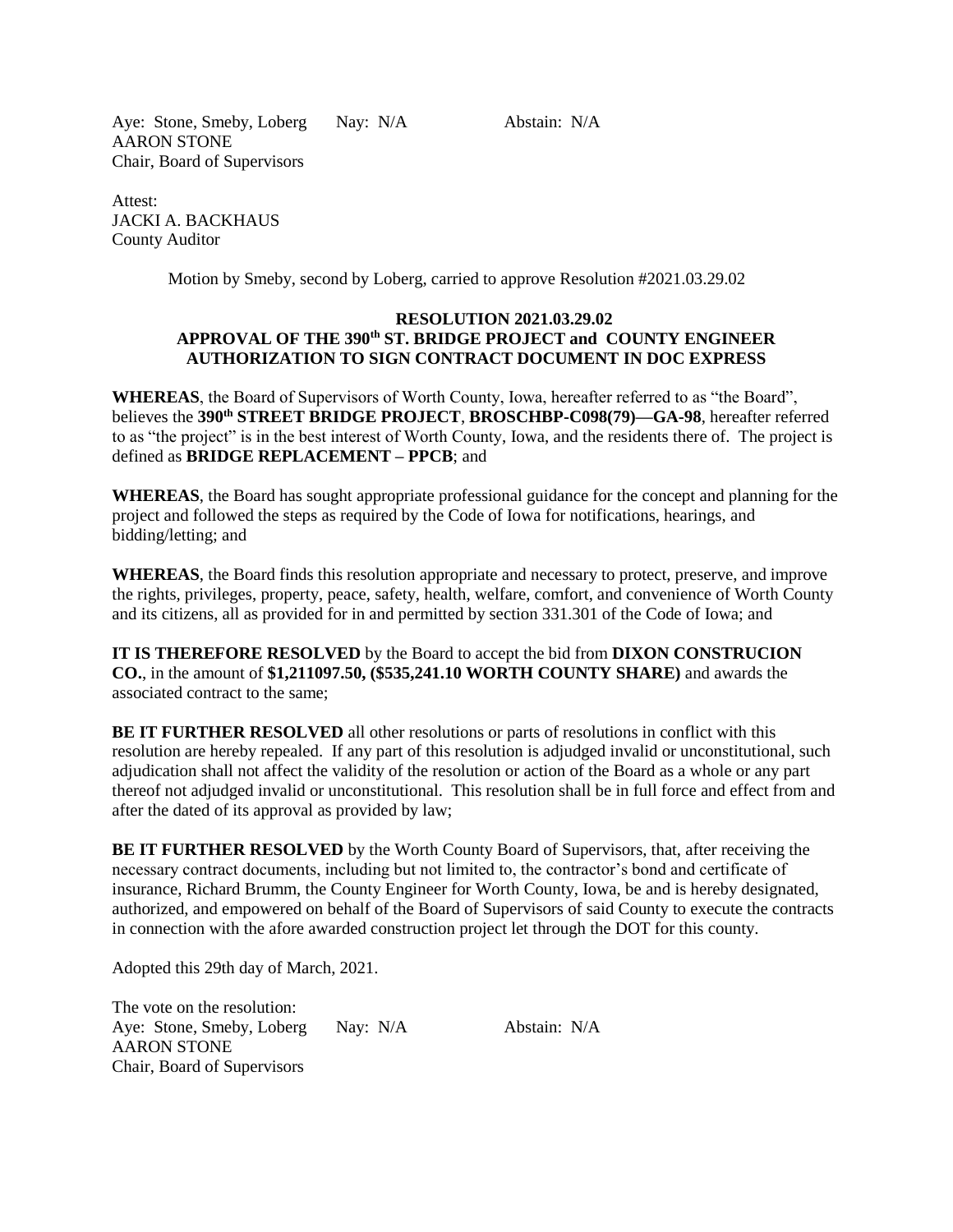Attest: JACKI A. BACKHAUS County Auditor

Motion by Loberg, second by Smeby, carried to approve Resolution #2021.03.29.03

# **RESOLUTION 2021.03.29.03 APPROVAL OF THE 350th STREET BOX CULVERT PROJECT and COUNTY ENGINEER AUTHORIZATION TO SIGN CONTRACT DOCUMENT IN DOC EXPRESS**

**WHEREAS**, the Board of Supervisors of Worth County, Iowa, hereafter referred to as "the Board", believes the **350th STREET BOX CULVERT PROJECT**, **BROS-SWAP-C098(80)—SE-98**, hereafter referred to as "the project" is in the best interest of Worth County, Iowa, and the residents there of. The project is defined as **RCB CULVERT REPLACEMENT – TWIN BOX**; and

**WHEREAS**, the Board has sought appropriate professional guidance for the concept and planning for the project and followed the steps as required by the Code of Iowa for notifications, hearings, and bidding/letting; and

**WHEREAS**, the Board finds this resolution appropriate and necessary to protect, preserve, and improve the rights, privileges, property, peace, safety, health, welfare, comfort, and convenience of Worth County and its citizens, all as provided for in and permitted by section 331.301 of the Code of Iowa; and

**IT IS THEREFORE RESOLVED** by the Board to accept the bid from **Peterson Contractors, Inc**., in the amount of **\$165,849.30** and awards the associated contract to the same;

**BE IT FURTHER RESOLVED** all other resolutions or parts of resolutions in conflict with this resolution are hereby repealed. If any part of this resolution is adjudged invalid or unconstitutional, such adjudication shall not affect the validity of the resolution or action of the Board as a whole or any part thereof not adjudged invalid or unconstitutional. This resolution shall be in full force and effect from and after the dated of its approval as provided by law;

**BE IT FURTHER RESOLVED** by the Worth County Board of Supervisors, that, after receiving the necessary contract documents, including but not limited to, the contractor's bond and certificate of insurance, Richard Brumm, the County Engineer for Worth County, Iowa, be and is hereby designated, authorized, and empowered on behalf of the Board of Supervisors of said County to execute the contracts in connection with the afore awarded construction project let through the DOT for this county.

Adopted this 29 day of March, 2021.

The vote on the resolution: Aye: Stone, Smeby, Loberg Nay: N/A Abstain: N/A AARON STONE Chair, Board of Supervisors

Attest: JACKI A. BACKHAUS County Auditor

Motion by Smeby, second by Loberg, carried to approve the salary change for Justin North at \$52,984.80/year as submitted by the sheriff.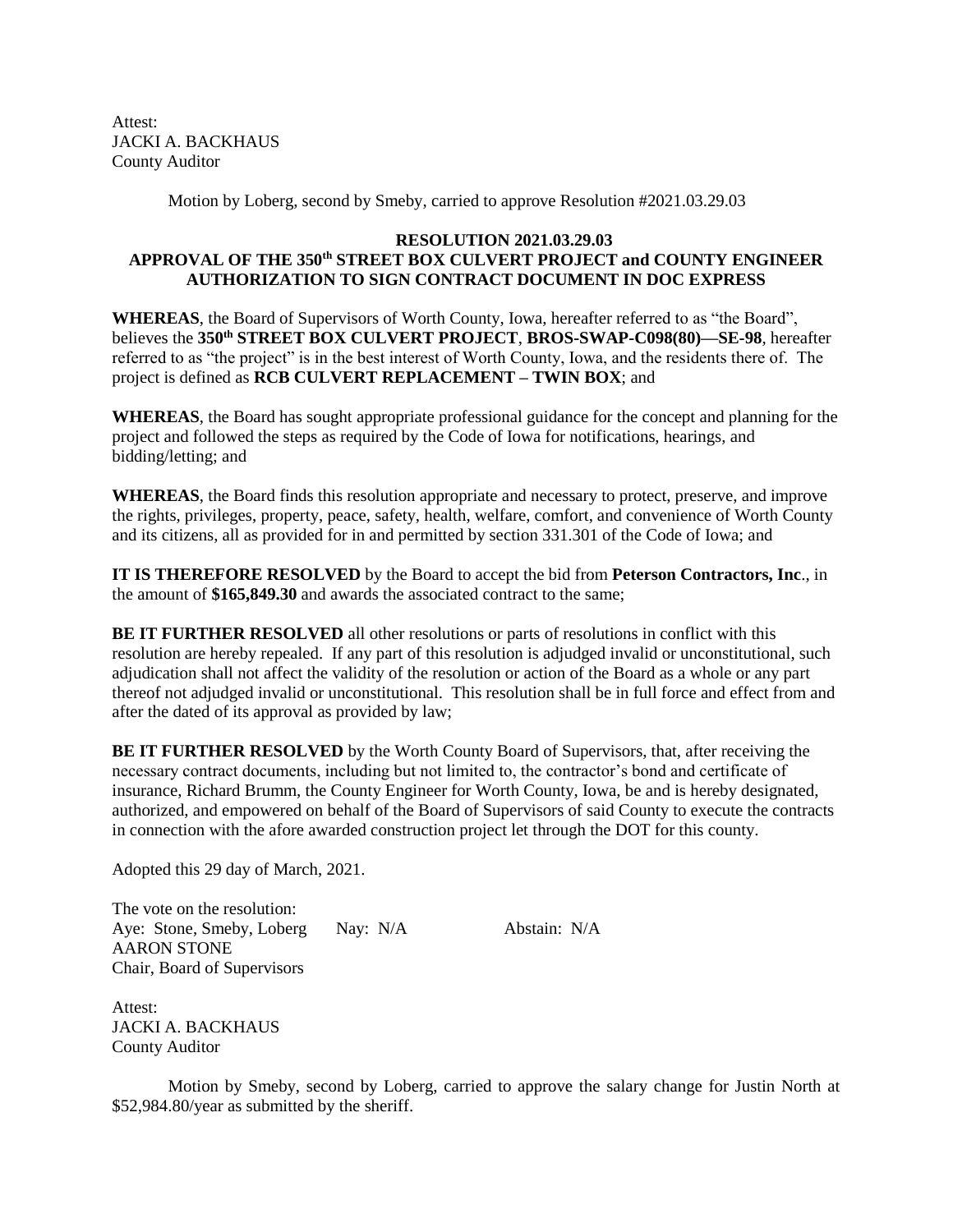Motion by Loberg, second by Smeby, carried to approve the ownership update to the Kum  $\&$  Go LC d/b/a Kum & Go #119 Class E Liquor License (LE).

Motion by Loberg, second by Smeby, carried to approve the National Child Abuse Awareness Prevention Month Proclamation.

Motion by Smeby, second by Loberg, carried to approve Resolution #2021.03.29.04

#### **RESOLUTION 2021.03.29.04**

WHEREAS, the Worth County Compensation Board meets annually to recommend a compensation schedule for elected officials for the fiscal year immediately following, in accordance with Iowa Code Chapters 331.905 and 331.907, and

WHEREAS, the Worth County Compensation Board met on December, 2, 2020, and made the following salary recommendations for the following elected officials for the fiscal year beginning July 1, 2021:

| <b>Elected Official</b> | <b>Current Salary</b> | Proposed Increase | <b>Recommended Salary</b> |
|-------------------------|-----------------------|-------------------|---------------------------|
| Auditor                 | \$58,747              | 3.50%             | \$60,803                  |
| <b>County Attorney</b>  | \$86,240              | 1.00%             | \$87,102                  |
| Recorder                | \$58,747              | 3.50%             | \$60,803                  |
| <b>Sheriff</b>          | \$75,173              | 5.00%             | \$78,932                  |
| Supervisor-Chair        | \$31,252              | 1.00%             | \$31,560                  |
| Supervisors             | \$30,752              | 1.00%             | \$31,060                  |
| Treasurer               | \$58,747              | 3.50%             | \$60,803                  |

THEREFORE, BE IT RESOLVED that the Worth County Board of Supervisors approves the following salary adjustments for the following elected officials for the fiscal year beginning July 1, 2021:

| <b>Approved Salary</b> | <b>Approved Increase</b> |
|------------------------|--------------------------|
| \$59,922               | 2.00%                    |
| \$86,732               | 0.57%                    |
| \$59,922               | 2.00%                    |
| \$77,315               | 2.85%                    |
| \$31,252               | 0.00%                    |
| \$30,752               | $0.00\%$                 |
| \$59,922               | 2.00%                    |
|                        |                          |

Approved this 29<sup>th</sup> day of March, 2021.

WORTH COUNTY BOARD OF SUPERVISORS ATTEST: Aaron Stone, Chairperson Jacki A. Backhaus, Auditor

AYE: NAY: None Aaron Stone, Supervisor Mark Smeby, Supervisor Enos Loberg, Supervisor

Chairperson, Aaron Stone recessed the regular session.

Motion by Smeby, second by Loberg, carried to open the Worth County FY21/22 Budget hearing at 9:00 A.M. The auditor reviewed the budget with the board. There was no public comment.